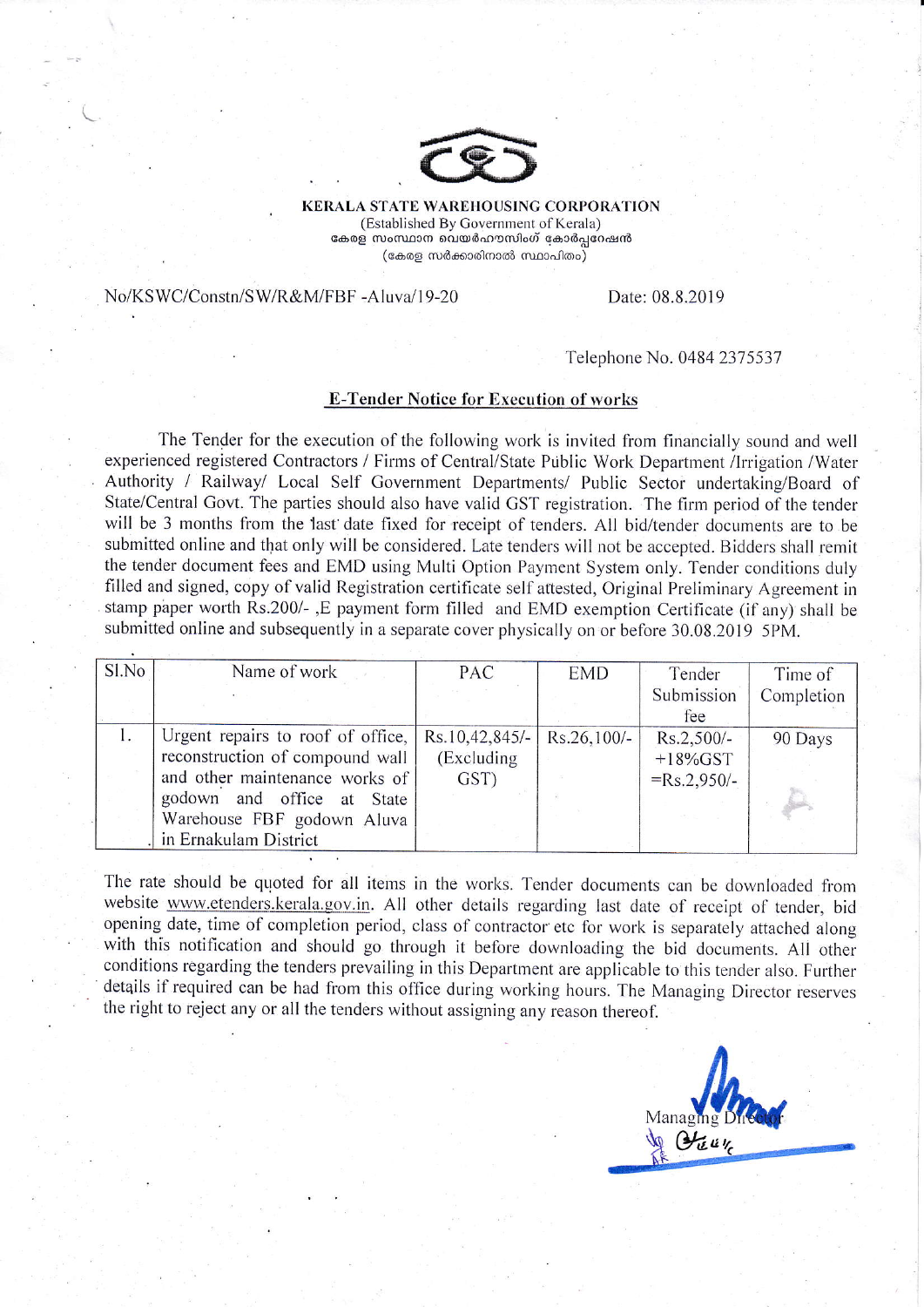

## KERALA STATE WAREHOUSING CORPORATION

(Established By Government of Kerala) കേരള സംസ്ഥാന വെയർഹൗസിംഗ് .കോർപ്പറേഷൻ (കേരള സർക്കാരിനാൽ സ്ഥാപിതം $\rangle$ 

No/KSWC/Constn/SW/R&M/FBF -Aluva/19-20 Date: 08.8.2019

## NOTICE INVITING ETENDER

The Managing Director, Kerala State Warehousing Corporation Ernakulam, Kochi-16.

| Sl.            | Name of Work                                                      | repairs to roof of<br>Urgent<br>office,   |
|----------------|-------------------------------------------------------------------|-------------------------------------------|
| No             |                                                                   | reconstruction of compound wall and other |
|                |                                                                   | maintenance works of godown and office at |
|                |                                                                   | State Warehouse FBF godown Aluva in       |
|                |                                                                   | Ernakulam District                        |
|                | Probable Amount of Contract                                       | Rs.10,42,845/-(Excluding GST)             |
|                | (PAC)                                                             |                                           |
| $\overline{2}$ | Earnest Money Deposit (EMD)                                       | $Rs.26,100/-$                             |
| 3              | Tender submission fee                                             | $Rs.2,500/- + GST 18\% = Rs.2,950/-$      |
|                |                                                                   |                                           |
| $\overline{4}$ | Period of completion                                              | 90 days.                                  |
|                |                                                                   |                                           |
|                | Classification of bidder                                          | $A,B,C$ and $D$                           |
| 5              | Tender documents                                                  | Can be downloaded from the web<br>site    |
|                |                                                                   | www.etenders.kerala.gov.in                |
|                |                                                                   |                                           |
| 6              | Last date and time of receipt of $\vert$ 26.08.2019 up to 5.00 PM |                                           |
|                | Tender/Bids                                                       |                                           |
|                |                                                                   |                                           |
| $\overline{7}$ | Date and time of opening of $31.08.2019$ 11.00 AM                 |                                           |
|                | Tender                                                            |                                           |
|                |                                                                   |                                           |

Head Office: P.B No.1727, Warehousing Corporation Road, Kochi - 682 016 Phone: 0484 - 2375537, 2376269, 2375180, 2376616, Fax: 0484-2376339, Email: kerwacor@gmail.com